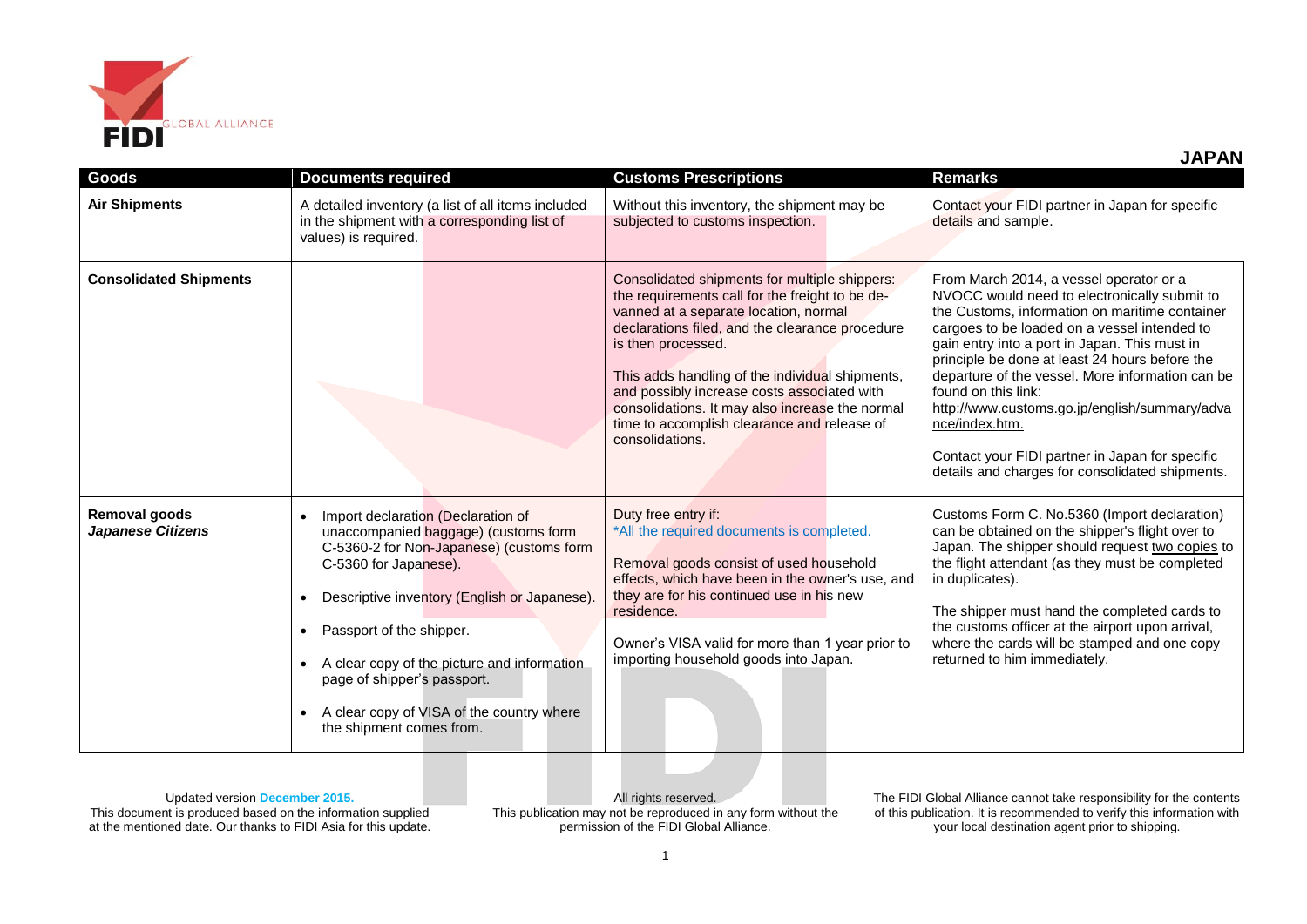

| Goods | <b>Documents required</b>                                                                                                                                                            | <b>Customs Prescriptions</b> | <b>Remarks</b> |
|-------|--------------------------------------------------------------------------------------------------------------------------------------------------------------------------------------|------------------------------|----------------|
|       | • A clear copy of shipper's most recent entry<br>stamp into Japan:                                                                                                                   |                              |                |
|       | - The date should be the same as a stamp<br>on the "Unaccompanied Articles Customs<br>Form C. No.5360".<br>- The date should be within 6 months from<br>the shipment's arrival date. |                              |                |
|       | A clear copy of shipper's departure stamp<br>$\bullet$<br>from Japan to the country where the<br>shipment comes from.                                                                |                              |                |
|       | A clear copy of shipper's entry stamp into<br>$\bullet$<br>the country where the shipment comes<br>from.                                                                             |                              |                |
|       | A clear copy of shipper's departure stamp<br>$\bullet$<br>from the country where the shipment comes<br>to Japan.                                                                     |                              |                |
|       | <b>Original Unaccompanied Articles Customs</b><br>$\bullet$<br>Form C. No.5360 (Import declaration).                                                                                 |                              |                |
|       | In case the shipper does not submit a<br>Japanese customs form upon arrival:                                                                                                         |                              |                |
|       | Apology letter to Customs (Original) is<br>$\bullet$<br>necessary. All brand new items (incl. food<br>items) will be taxable.                                                        |                              |                |
|       | Customs might inspect the shipment<br>$\bullet$<br>physically.                                                                                                                       |                              |                |

Updated version **December 2015.** This document is produced based on the information supplied at the mentioned date. Our thanks to FIDI Asia for this update.

All rights reserved. This publication may not be reproduced in any form without the permission of the FIDI Global Alliance.

The FIDI Global Alliance cannot take responsibility for the contents of this publication. It is recommended to verify this information with your local destination agent prior to shipping.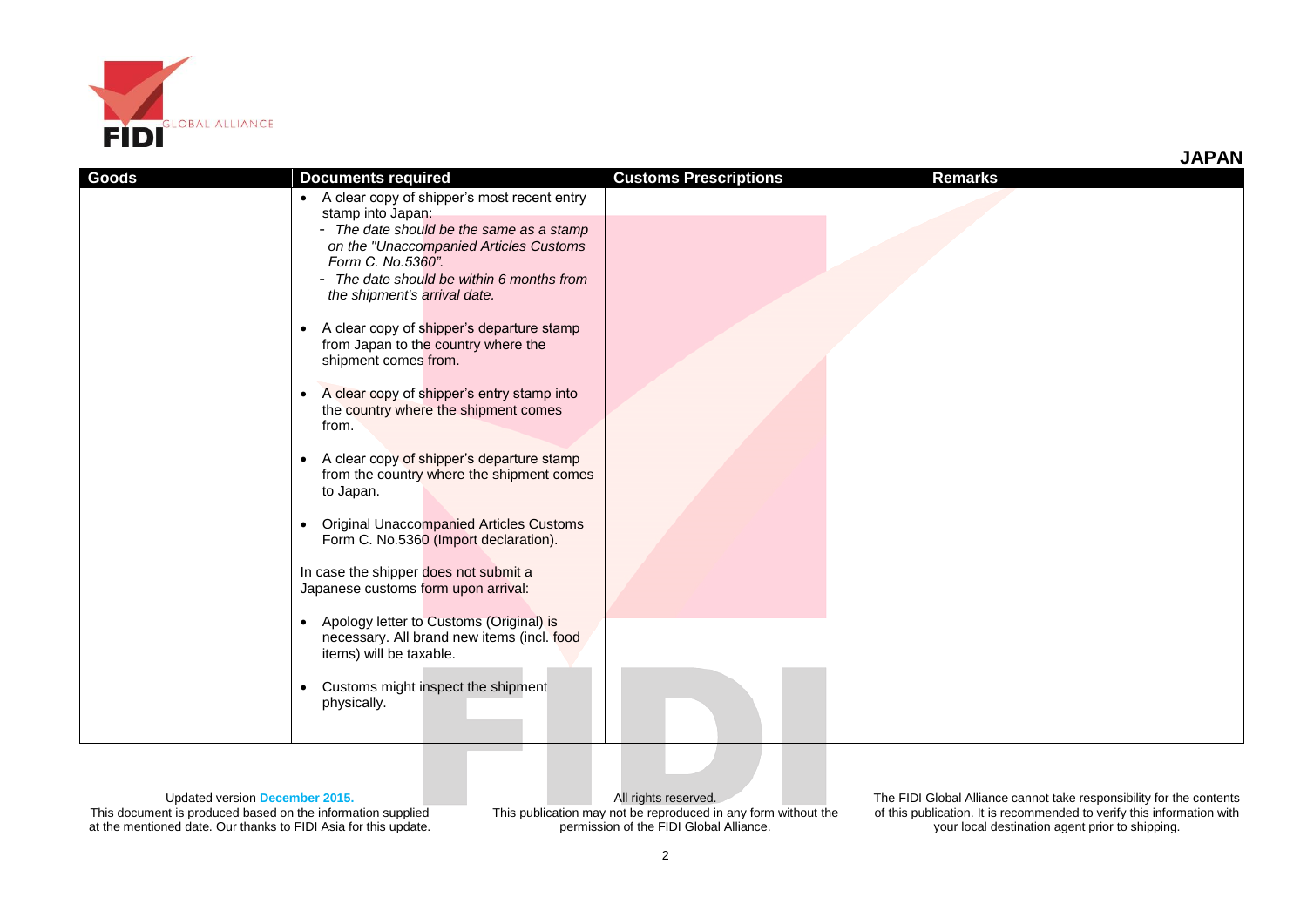

| Goods                                                           | <b>Documents required</b>                                                                                                                                                                                                                                                                                                                                                                                                                                                                                                                                                                                                                                                                                                                                                                                                                                              | <b>Customs Prescriptions</b>                                                | <b>Remarks</b>                                                                                                                                                                                                    |
|-----------------------------------------------------------------|------------------------------------------------------------------------------------------------------------------------------------------------------------------------------------------------------------------------------------------------------------------------------------------------------------------------------------------------------------------------------------------------------------------------------------------------------------------------------------------------------------------------------------------------------------------------------------------------------------------------------------------------------------------------------------------------------------------------------------------------------------------------------------------------------------------------------------------------------------------------|-----------------------------------------------------------------------------|-------------------------------------------------------------------------------------------------------------------------------------------------------------------------------------------------------------------|
| Diplomates' removals<br><b>Non-Japanese Citizens</b>            | A clear copy of the picture and information<br>$\bullet$<br>page of shipper's passport.<br>A clear copy of the visa page of the<br>$\bullet$<br>shipper's passport (working visa in Japan)*.<br>A clear copy of shipper's most recent entry<br>$\bullet$<br>stamp into Japan:<br>- The date should be the same as a stamp<br>on an "Unaccompanied Articles Customs<br>Form C. No.5360".<br>- The date should be within 6 months from<br>the shipment's arrival date.<br>A clear copy of VISA of the country where<br>the shipment comes from if the shipper's<br>nationality is different from the origin<br>country.<br><b>Original Unaccompanied Articles Customs</b><br>$\bullet$<br>Form C. No.5360 Complete 2 forms and<br>submit them to the customs official as you<br>exit the airport - one will be stamped and<br>returned - submit this to your FIDI agent. | Duty free                                                                   | If shipper visa is not available, a letter to<br>Customs prepared by the company in Japan can<br>be used in lieu of actual visa (Original copy<br>required). This letter should be prepared for<br>each shipment. |
| Diplomats' removals -<br><b>Returning Japanese</b><br>diplomats | Same conditions as for removal goods.                                                                                                                                                                                                                                                                                                                                                                                                                                                                                                                                                                                                                                                                                                                                                                                                                                  | Same conditions as for removal goods                                        | Same conditions as for removal goods                                                                                                                                                                              |
| <b>Wedding trousseaux</b>                                       | Marriage certificate (if available).<br>$\bullet$                                                                                                                                                                                                                                                                                                                                                                                                                                                                                                                                                                                                                                                                                                                                                                                                                      | Duty free entry if goods are manifestly part of<br>their household effects. |                                                                                                                                                                                                                   |
|                                                                 | Descriptive inventory.<br>$\bullet$                                                                                                                                                                                                                                                                                                                                                                                                                                                                                                                                                                                                                                                                                                                                                                                                                                    |                                                                             |                                                                                                                                                                                                                   |

## Updated version **December 2015.**

This document is produced based on the information supplied at the mentioned date. Our thanks to FIDI Asia for this update.

All rights reserved. This publication may not be reproduced in any form without the permission of the FIDI Global Alliance.

The FIDI Global Alliance cannot take responsibility for the contents of this publication. It is recommended to verify this information with your local destination agent prior to shipping.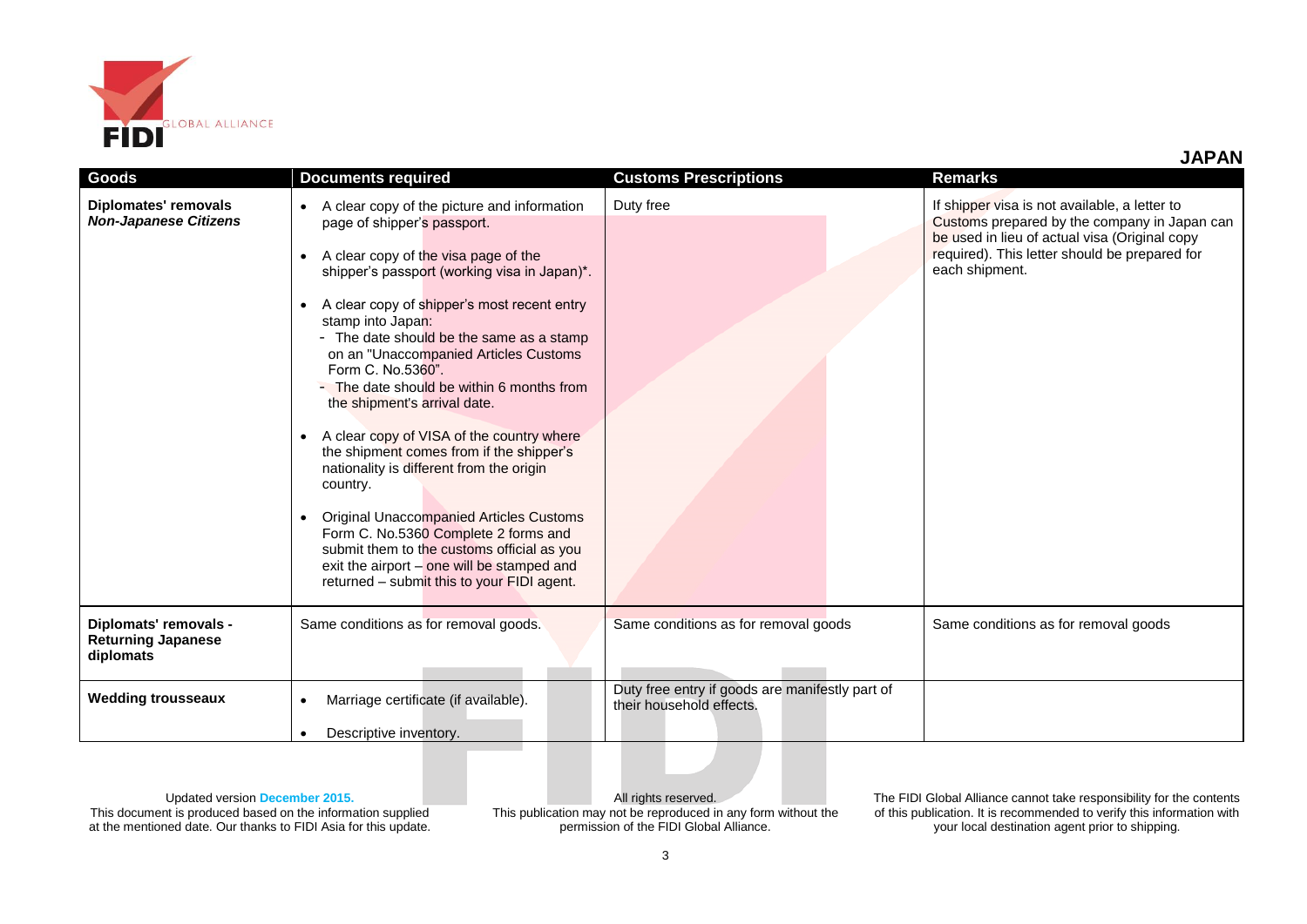

| Goods                                 | <b>Documents required</b>                                                                                                                                                           | <b>Customs Prescriptions</b>                                                                                                                                                                                                                                                                                                                       | <b>Remarks</b>                                                                                                                                                                                                                       |
|---------------------------------------|-------------------------------------------------------------------------------------------------------------------------------------------------------------------------------------|----------------------------------------------------------------------------------------------------------------------------------------------------------------------------------------------------------------------------------------------------------------------------------------------------------------------------------------------------|--------------------------------------------------------------------------------------------------------------------------------------------------------------------------------------------------------------------------------------|
| <b>Inheritance</b>                    |                                                                                                                                                                                     | Liable to payment of customs duty if they have<br>not been in the owner/shipper's previous use<br>and possession while living abroad.                                                                                                                                                                                                              |                                                                                                                                                                                                                                      |
| New furniture, presents,<br>souvenirs | Separate declaration on form C-5360-2<br>$\bullet$<br>indicating the purchase price - This only<br>applies to hand-carry items, not import<br>shipments.<br>Receipt (if available). | Same as above.                                                                                                                                                                                                                                                                                                                                     | There is no duty-free allowance for articles or<br>sets of articles having a market value of more<br>than Y200,000. Each or each set.<br>New items within that amount are duty free,<br>subject to note under Customs Prescriptions. |
| Machines, appliances and<br>equipment | Same as for new furniture / presents and<br>souvenirs.                                                                                                                              | Same as for new furniture / presents and<br>souvenirs.                                                                                                                                                                                                                                                                                             | Same conditions as for new furniture/presents<br>And souvenirs.                                                                                                                                                                      |
| <b>Precious metal objects</b>         | Same as above.                                                                                                                                                                      | Same as above.                                                                                                                                                                                                                                                                                                                                     | Same as above.                                                                                                                                                                                                                       |
| <b>Works of art, antiques</b>         | Same conditions as for removal goods.                                                                                                                                               | Duty free entry if:<br>Goods are forming a part of a used<br>household goods, or<br>Articles are over 100 years old. (Certificate<br>from the Government necessary to prove<br>that the goods are really 100 years old).<br>These articles have been in the use and<br>possession of the owner for more than<br>12 months and are not for re-sale. | Antiques and works of art imported or for re-sale<br>are subject to different regulations.                                                                                                                                           |
| Motorcars, motor-cycles,<br>mopeds    | Original vehicle registration certificate at<br>origin country.<br>Bill of sale, receipt or invoice.                                                                                | Subject to 8% tax, which applies even to use<br>motorcars etc. Duty free entry is available when<br>application is made and all required documents<br>are prepared.                                                                                                                                                                                | Must be declared on form 5360-2 upon the<br>shipper's entry into Japan or duty will be<br>assessed.<br>May have to be modified to meet Japanese<br>exhaust emission and safety regulations.                                          |

Updated version **December 2015.**

This document is produced based on the information supplied at the mentioned date. Our thanks to FIDI Asia for this update.

All rights reserved. This publication may not be reproduced in any form without the permission of the FIDI Global Alliance.

The FIDI Global Alliance cannot take responsibility for the contents of this publication. It is recommended to verify this information with your local destination agent prior to shipping.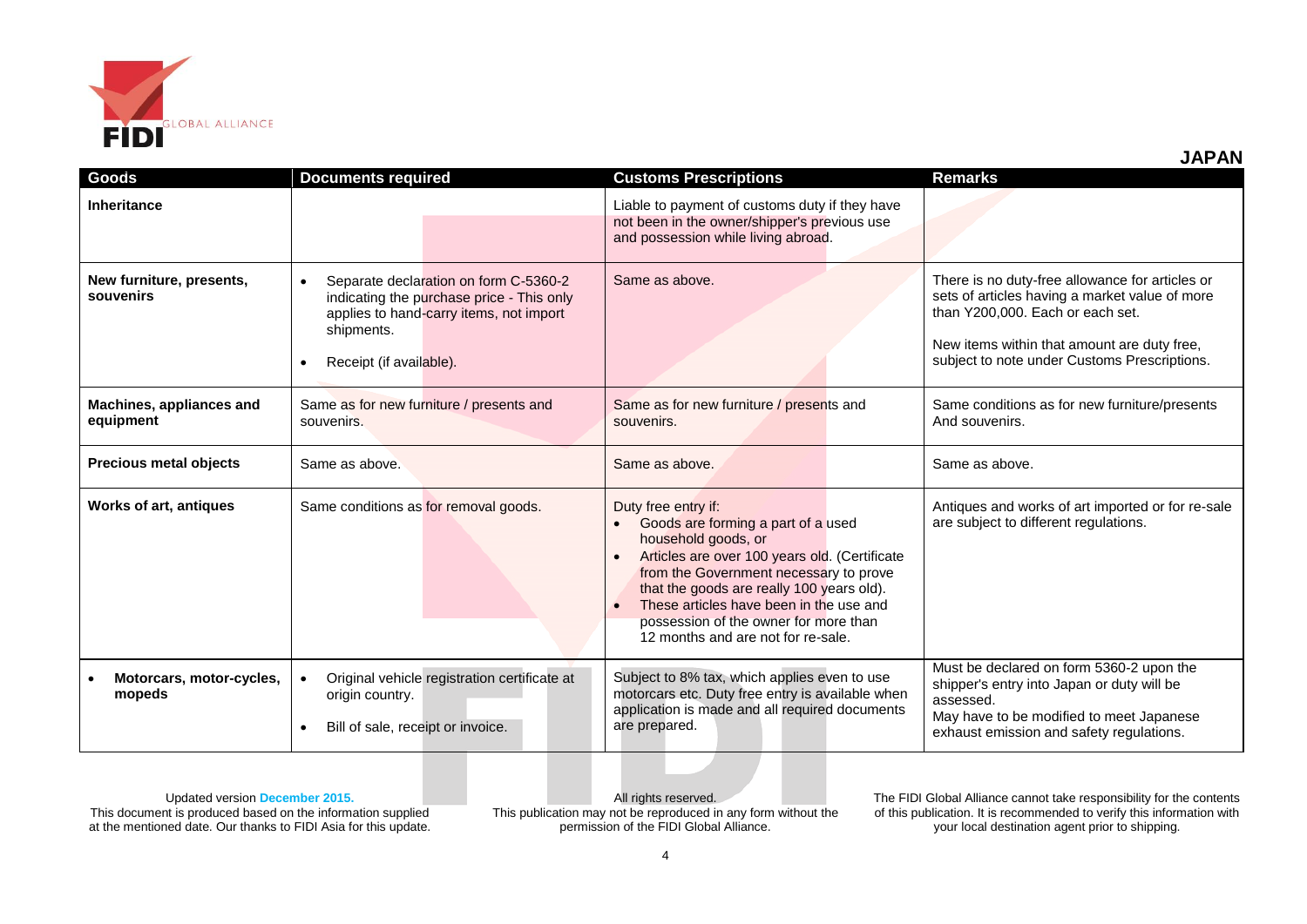

**JAPAN**

| Goods                     | <b>Documents required</b><br>Original Customs declaration form C-5360-<br>2 mentioning the automobile with stamp of<br>customs at shipper's entry into Japan (very<br>important).<br>Original passport with working VISA in<br>Japan.<br>Alien registration card in Japan.<br>$\bullet$ | <b>Customs Prescriptions</b>                                                                                                                                                                                                                                                                                                                         | <b>Remarks</b><br>The "shaken" fee is very expensive for foreign<br>cars to be examined and registered.                                                               |
|---------------------------|-----------------------------------------------------------------------------------------------------------------------------------------------------------------------------------------------------------------------------------------------------------------------------------------|------------------------------------------------------------------------------------------------------------------------------------------------------------------------------------------------------------------------------------------------------------------------------------------------------------------------------------------------------|-----------------------------------------------------------------------------------------------------------------------------------------------------------------------|
| <b>Camping cars</b>       | Engagement letter not to resale the vehicle<br>$\bullet$<br>within 2 years.<br>Declaration of customs duty exemption.<br>Same as above.                                                                                                                                                 | Same as above.                                                                                                                                                                                                                                                                                                                                       |                                                                                                                                                                       |
| <b>Motor boats</b>        | Same as above                                                                                                                                                                                                                                                                           | Subject to 8% tax, which applies even to used<br>motorboats. Duty-free entry is available if:<br>Documents show that the motor boat has<br>been in the owner's use and possession<br>abroad for more than 12 months<br>The owner has a visa valid for more than 12<br>months.<br>The motorboat is not sold for 2 years after<br>$\bullet$<br>import. | To be handled as ordinary commercial goods<br>import                                                                                                                  |
| <b>Alcoholic beverage</b> | Separate declaration on form C-5360-2<br>indicating quantity.                                                                                                                                                                                                                           | Duty free, per person aged 20 years or more.<br>3 Bottles maximum (760 ml x 3), with proper<br>Customs Form C5360.<br>Whisky 375 yen / bottle (750cc).<br>$\bullet$<br>Gin / Liquor 300 yen / bottle (750cc).<br>$\bullet$                                                                                                                           | Prepare a liquors list to ensure smooth customs<br>clearance.<br>There is no official limitation for diplomats.<br>However 80 bottles maximum will be<br>recommended. |

Updated version **December 2015.**

This document is produced based on the information supplied at the mentioned date. Our thanks to FIDI Asia for this update.

All rights reserved. This publication may not be reproduced in any form without the permission of the FIDI Global Alliance.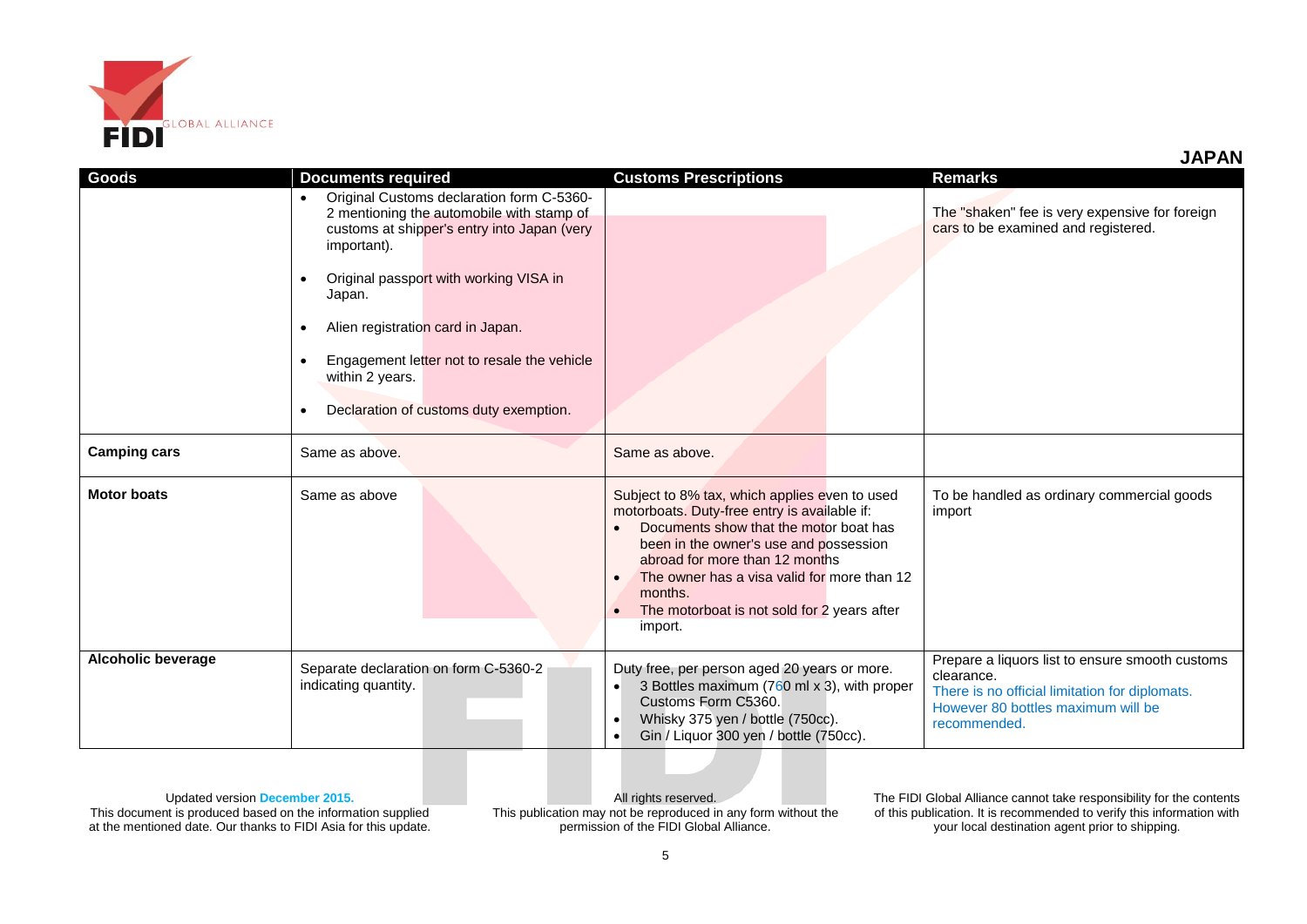

|                 |                                                                                                                                                         | Wine 150 yen / bottle (750cc).<br>$\bullet$<br>Brandy 350 yen / bottle (700cc).<br>$\bullet$<br>Maximum number of bottles that can be<br>$\bullet$<br>cleared as HHG - 80 bottles (although no<br>guarantee).                  |                                                                                                                                                                                                                                                                                                                                                                 |
|-----------------|---------------------------------------------------------------------------------------------------------------------------------------------------------|--------------------------------------------------------------------------------------------------------------------------------------------------------------------------------------------------------------------------------|-----------------------------------------------------------------------------------------------------------------------------------------------------------------------------------------------------------------------------------------------------------------------------------------------------------------------------------------------------------------|
| Food            |                                                                                                                                                         | Customs are strict with the import of food<br>particularly those of Air Shipment.<br>In case food items are in the shipment,<br>inspection will be done at the clearance and will<br>incur a handling fee (approx. 7,000 yen). | Avoid sending food / alcohol via air<br>shipment. If you do check first with your<br>agent in Japan.<br>Meat products including beef jerky,<br>sausage, and ham are prohibited                                                                                                                                                                                  |
| Tobacco         | Same as above.                                                                                                                                          | If declared, 400 cigarettes and 100 cigars (pc.)<br>are duty free per person aged 20 years or more.                                                                                                                            | If the combined weight of cigarettes, cigars, and<br>other tobacco does not exceed 500 grams,<br>these may also be admissible free of duty.                                                                                                                                                                                                                     |
| <b>Firearms</b> |                                                                                                                                                         | Importation prohibited.<br>Firearms and swords (longer than 15 cm blade).                                                                                                                                                      | For Japanese antique swords, importation is<br>allowed under certain regulations.                                                                                                                                                                                                                                                                               |
| Dogs, cats      | Certificate of vaccination (vaccination<br>against rabies) (required for dogs only).<br>Health certificate.<br>٠<br>Micro-chip implantation certificate | Passport copy and visa required.                                                                                                                                                                                               | Latest information is available at<br>http://www.maff.go.jp/aqs/english/animal/dog/im<br>port-other.html<br>This certificate of vaccination must be dated not<br>less than 30 days but not more than 6 months<br>before the entry into Japan.<br>Dogs only:<br>The period of stay at the animal quarantine<br>kennel (Narita airport) for inspection is 14 days |

**Goods Documents required Customs Prescriptions Remarks**

Updated version **December 2015.** This document is produced based on the information supplied at the mentioned date. Our thanks to FIDI Asia for this update.

All rights reserved. This publication may not be reproduced in any form without the permission of the FIDI Global Alliance.

The FIDI Global Alliance cannot take responsibility for the contents of this publication. It is recommended to verify this information with your local destination agent prior to shipping.

but may differ according to the country of origin.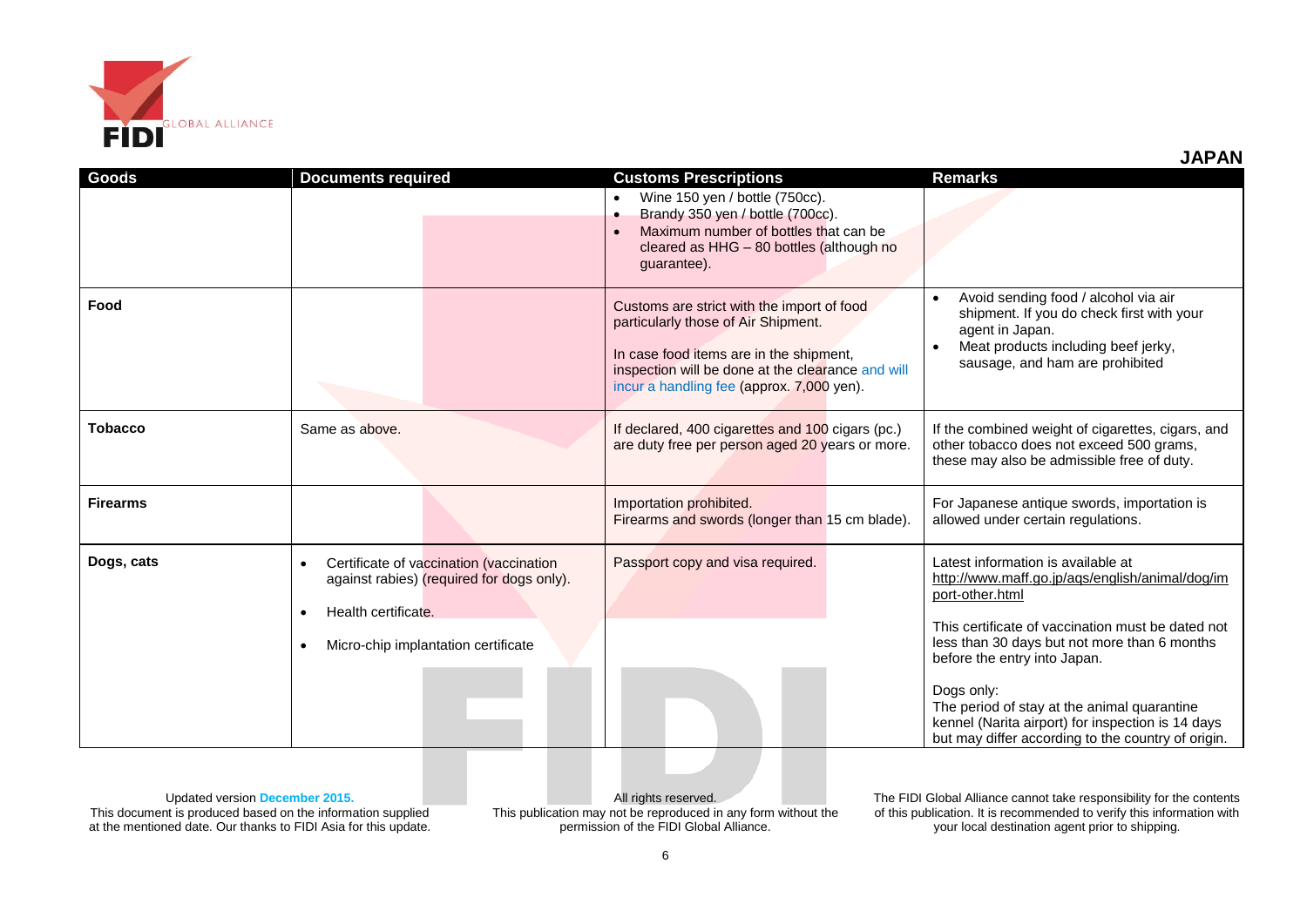

**JAPAN**

| <b>Goods</b>               | <b>Documents required</b>                     | <b>Customs Prescriptions</b>                                                                                                                                                                                                                                         | Remarks                                                                             |
|----------------------------|-----------------------------------------------|----------------------------------------------------------------------------------------------------------------------------------------------------------------------------------------------------------------------------------------------------------------------|-------------------------------------------------------------------------------------|
| Other pets                 | Regulations differ according to kinds of pets |                                                                                                                                                                                                                                                                      | For more information you may visit:<br>http://www.maff-aqs.go.jp/english/index.htm. |
| <b>Stuffed animals</b>     | Cannot be imported as part of HHGs shipment.  |                                                                                                                                                                                                                                                                      | Some animals are prohibited to import under<br>certain regulations.                 |
|                            | Independent documents for import required.    |                                                                                                                                                                                                                                                                      |                                                                                     |
| <b>Prohibited Articles</b> |                                               | Importation prohibited:<br>Pornography, narcotics, straw or straw<br>products.<br>Endangered species and plants<br>Certain foods including beef jerky, sausage,<br>and ham.<br>Quantity restrictions on medicines and<br>cosmetics (details available upon request). |                                                                                     |